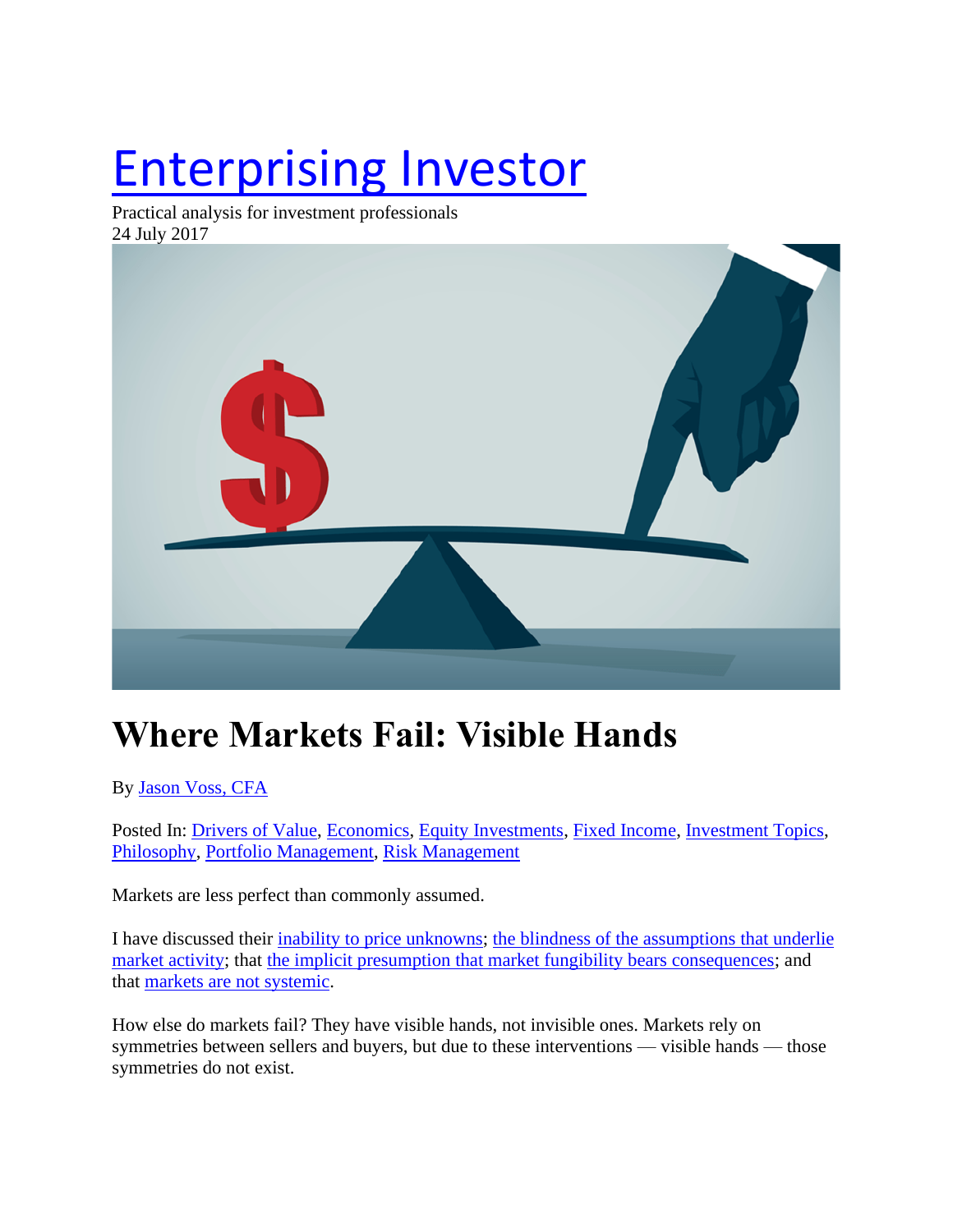# **Market information is asymmetric.**

Tobacco companies hid evidence of the cancerous nature of their products because they knew disclosure would forever shift the demand curve left. [General Electric \(GE\) delayed](https://www.northcountrypublicradio.org/news/story/28460/20150525/remembering-the-historic-fight-over-pcb-dredging-on-the-hudson-river) its massive [clean-up of the Hudson River for similar reasons.](https://www.northcountrypublicradio.org/news/story/28460/20150525/remembering-the-historic-fight-over-pcb-dredging-on-the-hudson-river) When you buy something from a secondary market — including eBay or antique stores — you seek to benefit from knowing more about the product than the seller. In our own industry, hucksters often obfuscate the costs of financial products.

These examples demonstrate an asymmetry of information between buyers and sellers. Which is ironic because markets are supposed to be about more than just the exchange of goods and services. Aren't they also about information discovery? Specifically, the invisible hand that is price discovery? In fact, hiding information from one or both parties is a way to facilitate market transactions. That is, it is doubtful that both sellers and buyers are transacting exactly where marginal benefits equal marginal costs. Both likely perceive marginal benefits that are greater than or equal to marginal costs and some degree of economic surplus in the transaction.

Sellers think they are selling at maximum marginal profitability and buyers think they are buying marginal utility, right? If you think about it, this requires that some information be hidden from both parties. Sellers know exactly how much it costs them to manufacture or inventory an item as well as their required or even actual profit margins. Buyers know their true income, their ability to pay for a good, and just how much they want that good. In general, this mechanism markets — facilitates beneficial economic activity. Yet the price changes if either party gets wind of the position of the other.

Thus, contrary to their general perception, markets have incentives to hide rather than to reveal information. These incentives, which spur actions, are visible hands.

# **Benefits are asymmetric.**

Another asymmetry represents the tug-of-war between buyers and sellers: The different benefits of engaging in a transaction. On one side, most goods and services have tremendous consumer surplus embedded within the market clearing price.

What is consumer surplus? Imagine you don't own any shoes and have to rent a pair each day before heading out the door. How much money would you pay to wear shoes today? Most people say something like £5, \$10, or ¥2,000.

Yet, if you multiply that by the number of days each year you want to wear shoes, say 300, you get a price of approximately \$3,000 per pair. Clearly, most consumers do not pay anywhere near that figure. The consumer surplus represents the difference between what you would pay and what you do pay.

Conversely, supplier surplus occurs when you pay £10 to see a movie and wish you hadn't. Bundling is another form of supplier surplus. iTunes eclipsed compact discs (CDs) in part because most people only wanted one or two songs from an album, but record companies made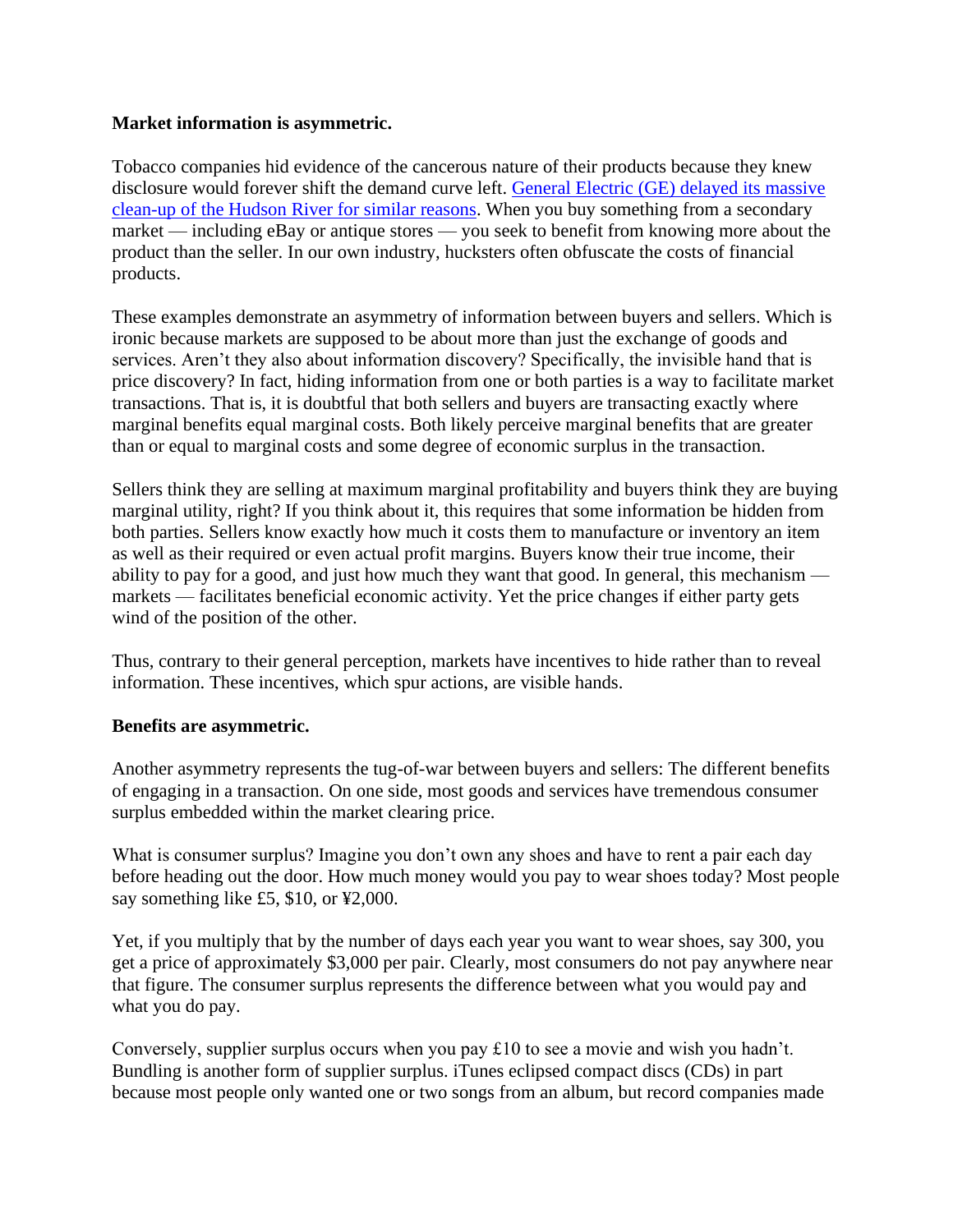you buy the whole CD. If you wanted to read the sports section, you had to buy the entire newspaper. Few people read the whole paper, but that's what they paid for.

Markets are not systemic either, and often their real costs are not reflected in their prices. Supplier surplus accrues here as well. For example, human capital is not capitalized, yet the returns on people are booked as operating income. Practically speaking, if a grocery store has 1% operating margins, but the wear and tear on its people are not capitalized and expensed, then in all likelihood, the store is operating at a loss. The difference is an asymmetry that is not priced in and represents a conscious, visible hand interfering in markets.

You may think this is no big deal, but markets are supposed to deliver accurate pricing so that resources are allocated efficiently on the front end.

# **Timing is frequently asymmetric.**

Timing is an obvious and critical asymmetry. Think, "Act now, while supplies last!" or "Special one-time offer!" You may believe these pitches, which everyone receives at one time or another, are just capitalist treacle. But such techniques work. How do I know? Because they are still used. Sellers and buyers both may have all the time in the world, but sellers show the visible hand by creating the perception of rapidly increasing scarcity in the face of your demand. Still, this is harmless . . . right?

When I was an investment manager during the dot-com era, new multi-billion dollar securities issues were scheduled to come to market in less than a day. A red herring would be emailed out about an hour before the close of the market. If you were lucky, there would be a conference call with management or a sell-side analyst just after the close. You then had to place your bid on the offering. "Act now, while supplies last!" These timing games mean that capital is allocated inefficiently and represent another visible hand in markets.

# **More Visible Hands**

- Regulations
- Lobbying (in markets as well as in politics)
- Anything meant to obscure the true nature of a transaction, including bribery, graft, nepotism, etc.
- Monopoly, monopsony, and oligopoly
- Explicit or implicit price fixing

# **Possible Remedies**

- Ask what information the counterparty may have in a prospective transaction that you don't. Management may know the cost of its incentives programs relative to all other shareholders. Are you blindly voting the proxy not knowing this information? Management is counting on it.
- Before transacting, are you sure you understand the value of a good or service to you? What information is out there to which you don't have